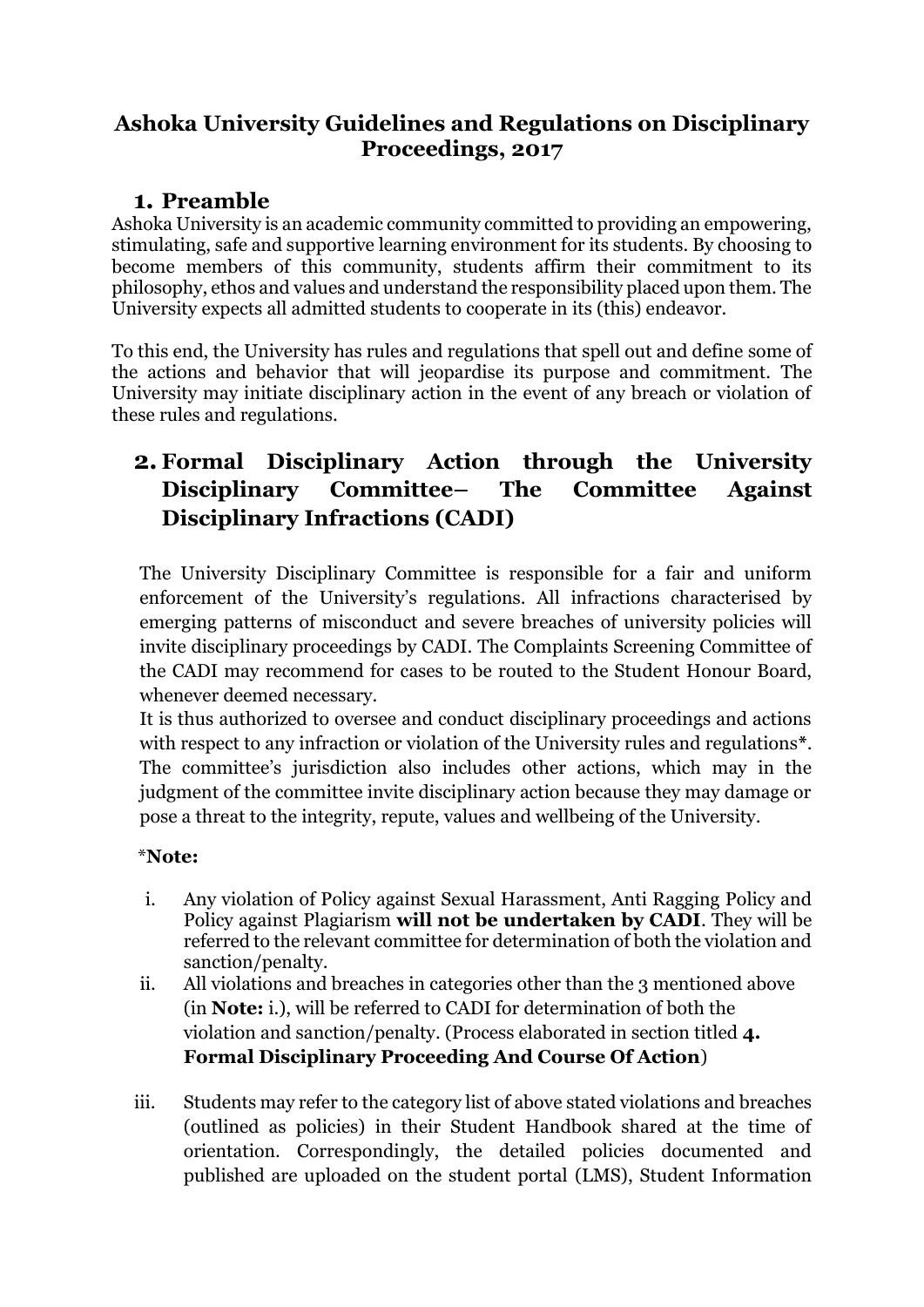System (SIS) for student's reference. They are expected to read and understand each of these very carefully. Any ignorance or lack of knowledge of the University's policies, rules and regulations will not be accepted as valid excuse for violating any of them

iv. The determination of violations and sanctions/penalty will also be governed by State and National laws, **wherever applicable**.

#### **3. Membership and composition of the University Disciplinary Committee– The Committee Against Disciplinary Infractions (CADI)**

Members of CADI will be drawn from amongst the students, faculty and staff of the university. There overall strength of CADI will be 13 members, including students, faculty and staff.

- I. Faculty and staff membership: the appointment of faculty and staff members to CADI will be made by the Pro-Vice Chancellor and Vice Chancellor jointly.
	- Four permanent faculty,
	- Four staff members and,
	- One either faculty or staff member
	- Their tenure will be for 2 full academic years
	- The Registrar will be an ex-officio member of CADI (included in the 9 members)
- II. Student membership:

Student members will be appointed from the following programmes:

- Undergraduate Programme- 2 members from the senior most batch (1 representative each from amongst women and men)
- YIF Programme- 1 member
- ASP, MLS, PhD and Masters Programme- 1 member

Student members will be appointed directly by the Pro-Vice Chancellor and Vice Chancellor by way of inviting and screening applications from respective programmes. The Dean of Students and Director of Student Life will be responsible for facilitating the above process. Students will be appointed to CADI for a tenure of 1 full academic year.

- III. Quorum for all proceedings (including hearings, meetings, etc): For faculty and staff – minimum 5 out of 9 members For students – minimum 2 out of 4 members
- IV. Tenure: as mentioned above (faculty and staff members for a tenure of 2 full academic years and student members for a tenure of 1 full academic year)
- V. Office bearers in CADI:
	- a) Chair (also member of CADI) the Chair will preside over all meetings of CADI and facilitate its proceedings. The Chair will be either a faculty or a staff member.
	- b) Secretary (also member of CADI) the Secretary will conduct all business of CADI and coordinate its activities. The Secretary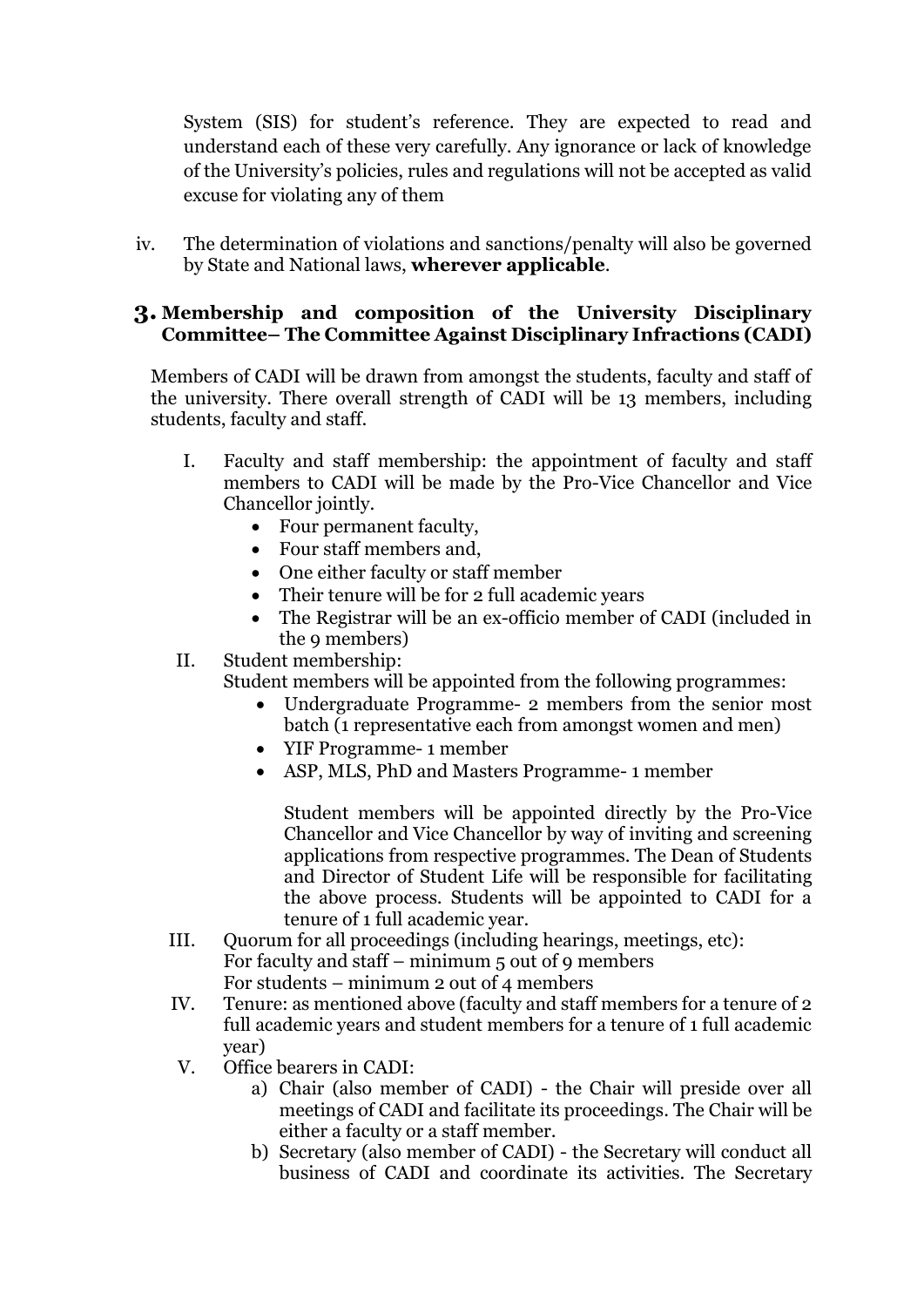along with the Documentation and Communications Officer will be responsible for maintaining detailed records including statements and minutes of meetings. While the statements and minutes of meeting need not be transcribed verbatim, they must surely be transcribed to keep their truthfulness and essence intact.

- c) Documentation and Communications Officer (DCO) (nonmember of CADI) - will be responsible for all notifications and communications on behalf of CADI. Can be a rotating member invited by the Secretary, in consultation with the Chair.
- VI. Complaint Screening Committee (CSC): CSC will be chaired by the Secretary of CADI. Its members will include 2 members from either the faculty or staff within CADI, 1 member from amongst the student representatives on CADI and 1 member from the Student Honour Board (SHB). All complaints will be received by this committee in writing through email (to [complaint.cadi@ashoka.edu.in\)](mailto:complaint.cadi@ashoka.edu.in). The Secretary will function as its ex-officio member while the other members will be appointed for a tenure of 1 full academic year.

# **4. Complaint Screening Process**

#### **a. Receipt of complaints**

Any student, faculty, or staff of the Ashoka University may file and submit a complaint against any student(s) reporting an incident/s violating University rules and regulations before the Complaint Screening Committee of CADI.

Such complaint(s) must be filed within 10 working days from the occurrence of the incident and may be submitted in writing by email (to [complaint.cadi@ashoka.edu.in\)](mailto:complaint.cadi@ashoka.edu.in).

#### **Please note:**

All members of the Complaint Screening Committee and CADI at large, should be aware of any potential conflict of interest between themselves and the complainant, the alleged defendant or victim. Committee members with past or present personal or professional relationship and proximity to any of these parties will notify the Chair that a conflict of interest exists, without disclosing the nature of relationship. They will then be excused from all further involvement in deliberation/preliminary investigation (led by Complaint Screening Committee), formal proceedings and decision making (by larger body of CADI).

#### **b. Deliberation and Preliminary Investigation**

All written complaints received through email will be first undertaken by the Complaint Screening Committee (CSC) for deliberation and preliminary investigation. The role of CSC and purpose of screening the complaint is to establish validity by way of assessing pattern and severity in breach/violation reported through the written complaint. This screening not only will avoid invalid complaints reaching the larger body of CADI for further action but also prevent students involved (as complainants, victims, witnesses or defendants) in such complaints, from going through cumbersome and stressful formal disciplinary proceedings of CADI.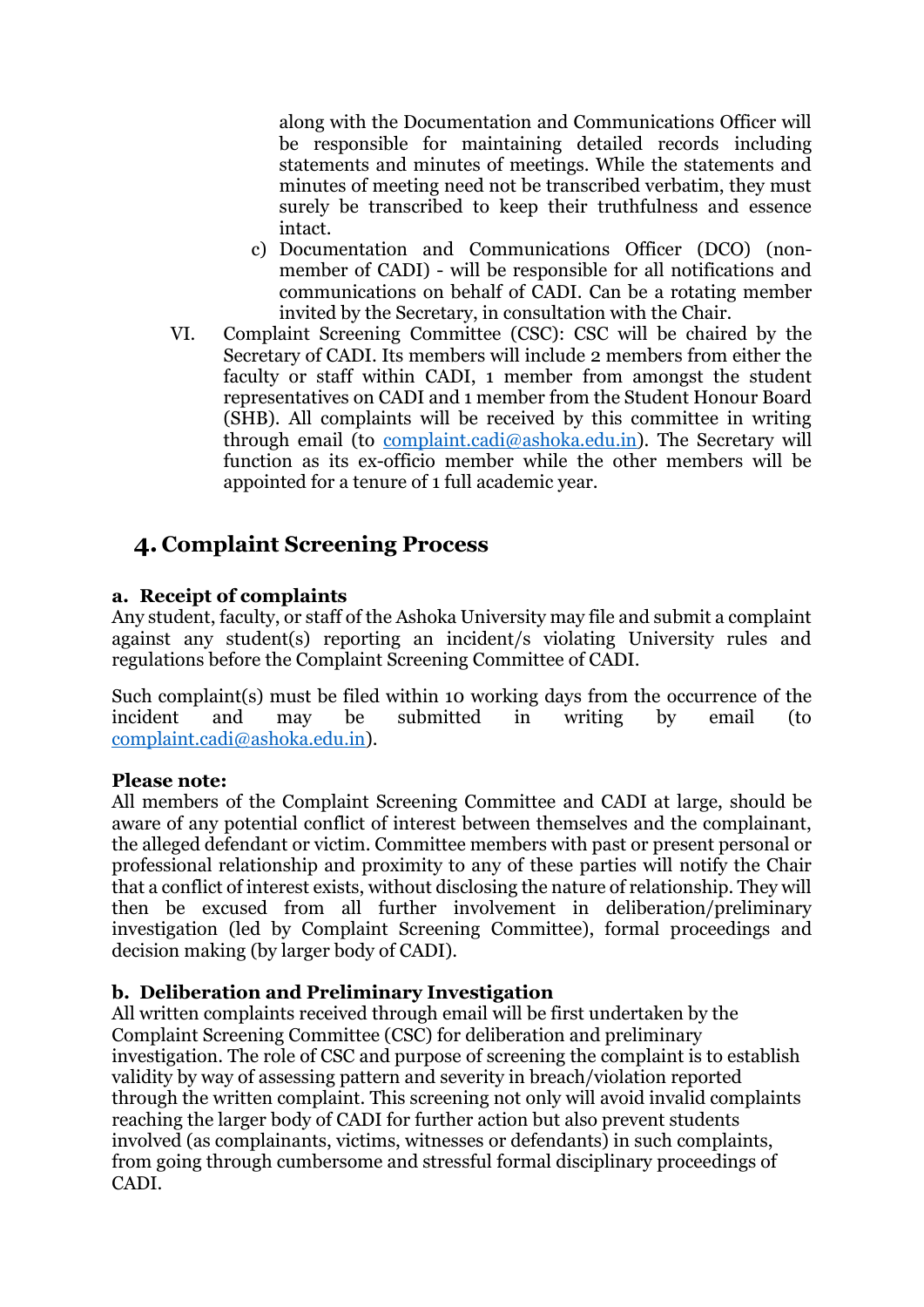CSC will be guided by the list of infractions (shared in detail in the Student Honour Board document) to accordingly refer the complaint to the relevant committee. Even before initiating and completing the process given below for complaint screening, Committee can refer the case to the Student Honour Board.

#### **c. Process and stages of complaint screening:**

- i. Upon identifying the nature/corresponding area of complaint and the policy violated, the Committee will invite the concerned Head of Department to initiate and help conduct its preliminary investigation to verify the facts of complaint.
- ii. This process will involve meeting the various parties involved such as complainant, other key staff/faculty working in the area pertaining to the policy violated.
- iii. It will also simultaneously involve collecting and verifying evidence, if any.
- iv. At the complaint screening stage, the potential defendant/accused or the witnesses will not be notified or called for any hearing before the CSC.
- v. Based on the preliminary investigations, fact finding and collected evidence the CSC will meet one final time to confirm and declare the validity of the complaint filed. The Chair of CADI will preside over this meeting. If the complaint is declared valid, the Chair of CADI will notify all its members of the same, sharing the written complaint to initiate Formal Disciplinary Proceedings within 24 hours of its formalisation.
- vi. If the complaint is invalid, the Chair of CADI shall declare it null and void. The complainant will be notified of the same within 24 hours, by the Chair of CSC or the DCO appointed to CADI. The complainant will send the acknowledgement of receipt of the above communication through email within 24 hours of its receipt.
- vii. The entire process of screening and establishing validity of the complaint (as outlined above) is confidential and should be completed **within 10 working days** from receipt of the written complaint.

# **5. Formal Disciplinary Proceeding and Course of Action**

### **a. Communication with the complainant and defendant**

Within 24 hours of formalization of the complaint, an email communication is sent to both the complainant and defendant, notifying them of its validity and Formal Disciplinary Proceedings to be initiated thereafter. The written complaint filed before CSC will also be re-shared with the complainant and shared for the first time with the alleged defendant. From the time of receipt of the complaint, the complainant and defendant, will be bound by clause of confidentiality with immediate effect. A restraint order will also be attached to the defendant and will remain effective until the closure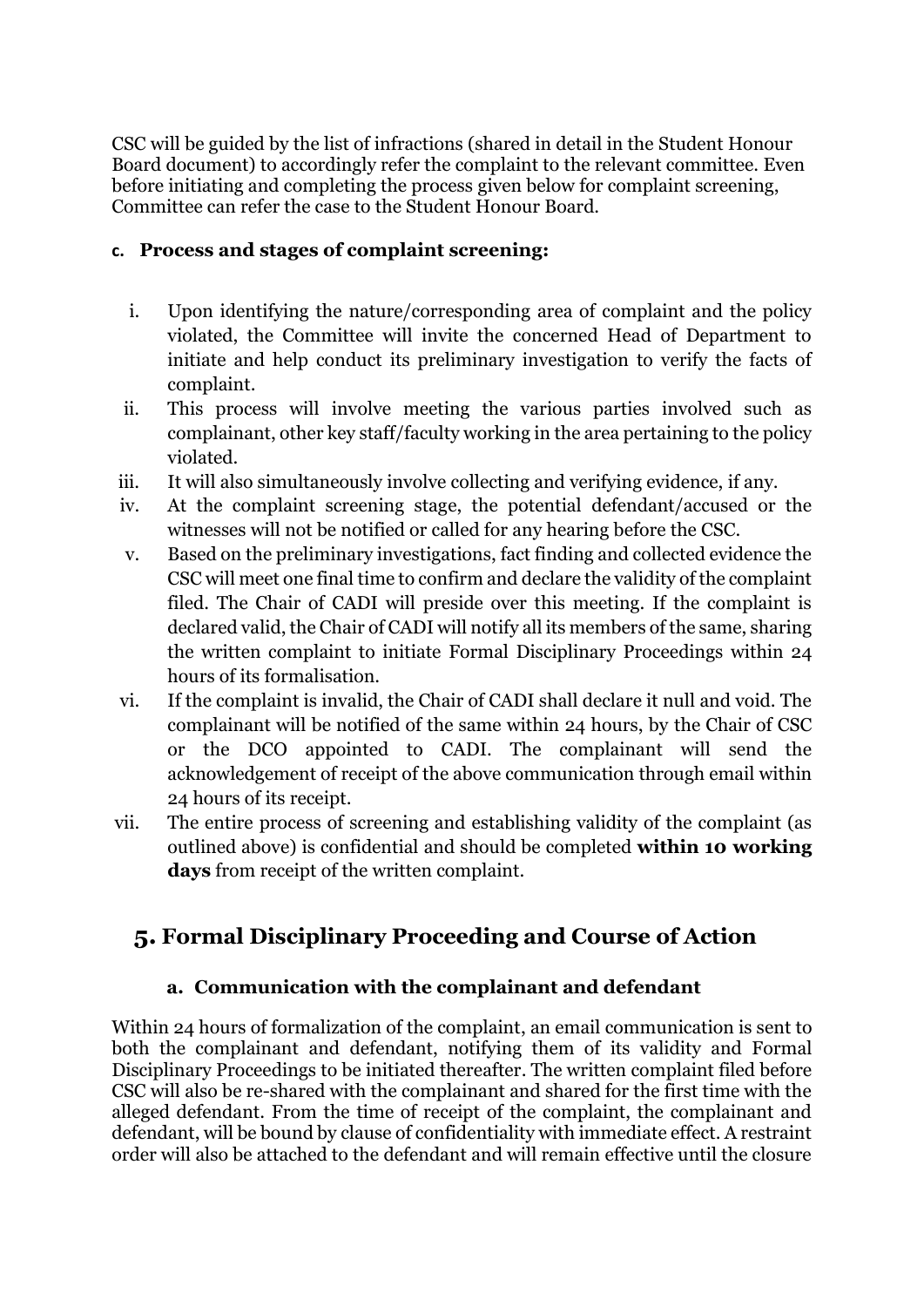of the complaint. During the period of restraint the defendant by no means will try to contact, influence, pressurize or intimidate the complainant/witnesses involved.

Both the complainant and defendant will send an acknowledgement of receipt (through email) within 1 working day of the above stated communication notifying them of the validity of the complaint filed and Formal Disciplinary Proceedings to be initiated thereafter.

**Please note:** both the complainant/s and defendant/s will have certain common fundamental rights, including fair representation and investigation, right to information, university support and right to appeal. An exhaustive list of the rights will be shared in the Student Honour Board document.

#### **b. Hearing of the complainant and defendant**

A hearing of both the complainant and defendant will be scheduled within 7 working days from receipt of acknowledgement of the written complaint, depending on the availability of the parties and the Committee members. The DCO will notify the complainant and defendant of the time and location of hearing. Hearing of the complainant and defendant will be scheduled separately at different times in order to prevent any face to face contact, with the complainant going first.

At the time of hearing each party will be given the chance to respond, present and explain their case with respect to the complaint. A written statement of both the hearings will be recorded and duly attested by the concerned parties.

#### **c. Hearing of the Witnesses, Supporting Witnesses and other relevant Staff or Faculty**

Within 7 working days of the hearing of both complainant and defendant, the DCO will schedule and notify all witnesses, supporting witnesses and other relevant Staff or Faculty of their hearing before the Committee. All parties will be given a chance to testify the complaint with facts and evidence. A written statement of these hearings will also be recorded and duly attested by the parties concerned.

#### **d. Procedure of the Hearing**

The Committee will begin the proceedings by explaining the substance of the complaint and the specific University regulation allegedly violated. All hearings will be private and confidential. The hearing of parties will entail the following:

- i. Opening Statements: This will be a chance for the parties (Complainant will be heard first) to vent out all issues raised in the complaint at length, express thoughts and discuss facts of the complaint threadbare.
- ii. Presentation of Evidence: The parties may present statements, records and other material evidence to validate their case. They may also refer to other witnesses.
- iii. Rebuttal: The parties may contest and counter arguments by presenting facts and material evidence in their support.
- iv. Closing Arguments: The parties will make a final remark and statement based on their presentations and evidence.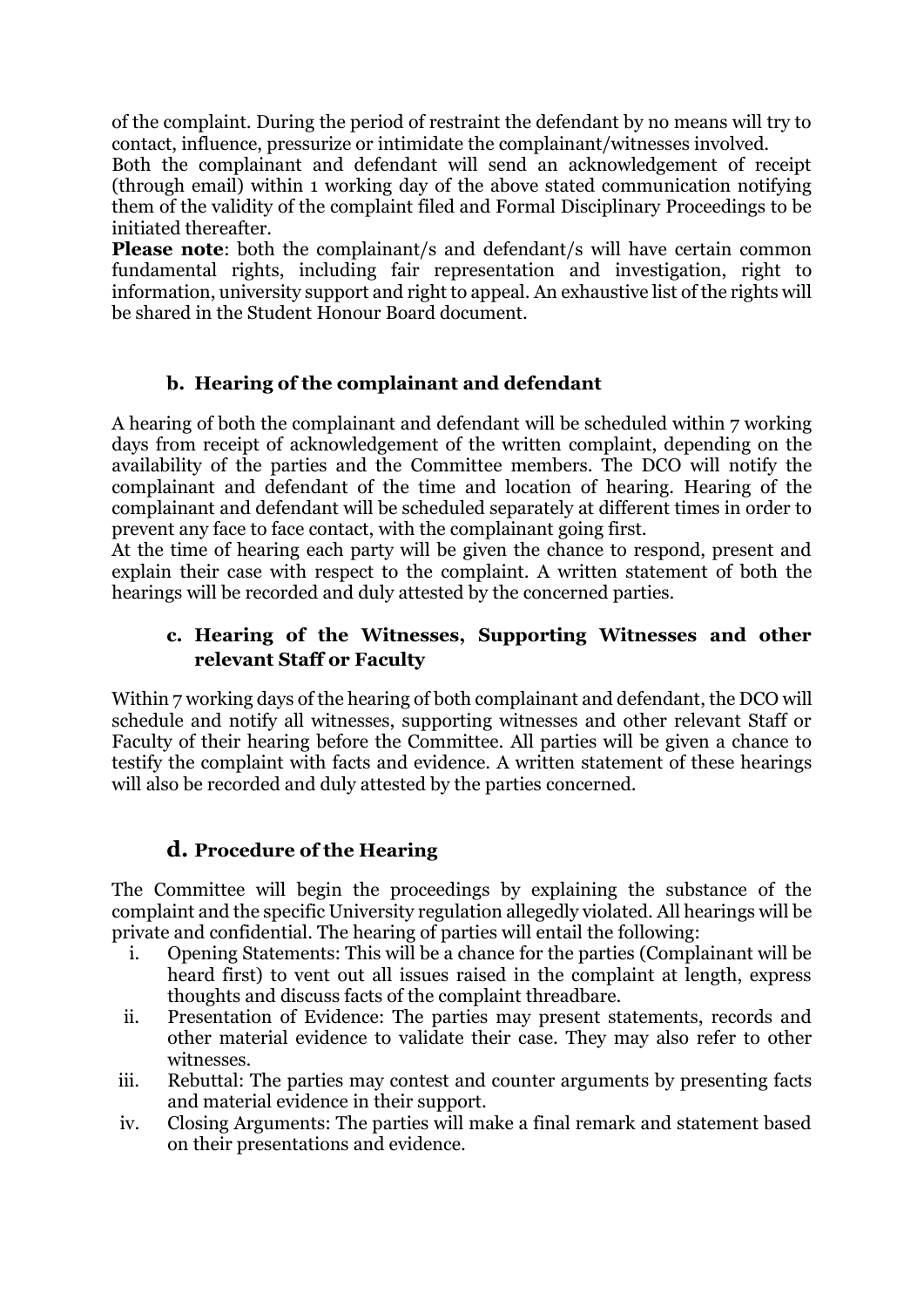### **e. Final meeting and decision of CADI**

After all the hearings, a final meeting of the committee will be convened as per the defined quorum. This meeting will be to deliberate upon all the facts, statements, discussions and evidences presented, in order to determine the preponderance of evidence.

In case the alleged violation is determined through a clear preponderance of evidence, CADI will determine its consequent sanctions and penalties. These will be presented as recommendations of CADI, duly signed and attested by the Chair including all members present at the meeting.

The recommendations will be communicated to both the complainant and defendant verbally by calling them separately to this meeting. They will be notified with a written communication of final decision/recommendations for appropriate action.

### **f. Written communication of final decision/recommendations to all concerned**

As mentioned above, within 24 hours of verbal notification, a copy of the written statement of final decision/recommendations will be sent to the defendant/s for appropriate action.

### **g. Parental Notification**

Parents of students found in violation of university policy will be notified only in cases where a suspension or an expulsion order is made as penalty.

Under circumstances deemed fit and advised by the CADI, parental notifications can also be sent for other penalties levied on the defendant/s.

# **6. Appeal**

Both the defendant/s and/or complainant/s may exercise their right to appeal the findings of violation or sanctions assigned or both by CADI, within 5 working days from the receipt of its written communication, clearly stating the ground for their appeal. The appellate authority is vested in the Appeals Committee chaired by the Vice Chancellor (VC) of the University. The Appeals Committee will comprise of the following members- VC (Chair), Pro-VC and a faculty. There should be a quorum of at least 2 members.

After due diligence of all records of hearing, the Appeals Committee's decision will be communicated in writing, within 15 working days from receipt of appeal. The Vice Chancellor reserves the right to call for a fresh hearing.

#### **Please note:**

While filing an appeal no student/s will be provided access to any evidence, records or documents of CADI's disciplinary proceedings. In order to facilitate the process and decision on appeal, the Committee however, will be obliged to present all facts, documents and evidence to the appellate authority.

#### **The decision of the Vice Chancellor will be final and binding on the appellant.**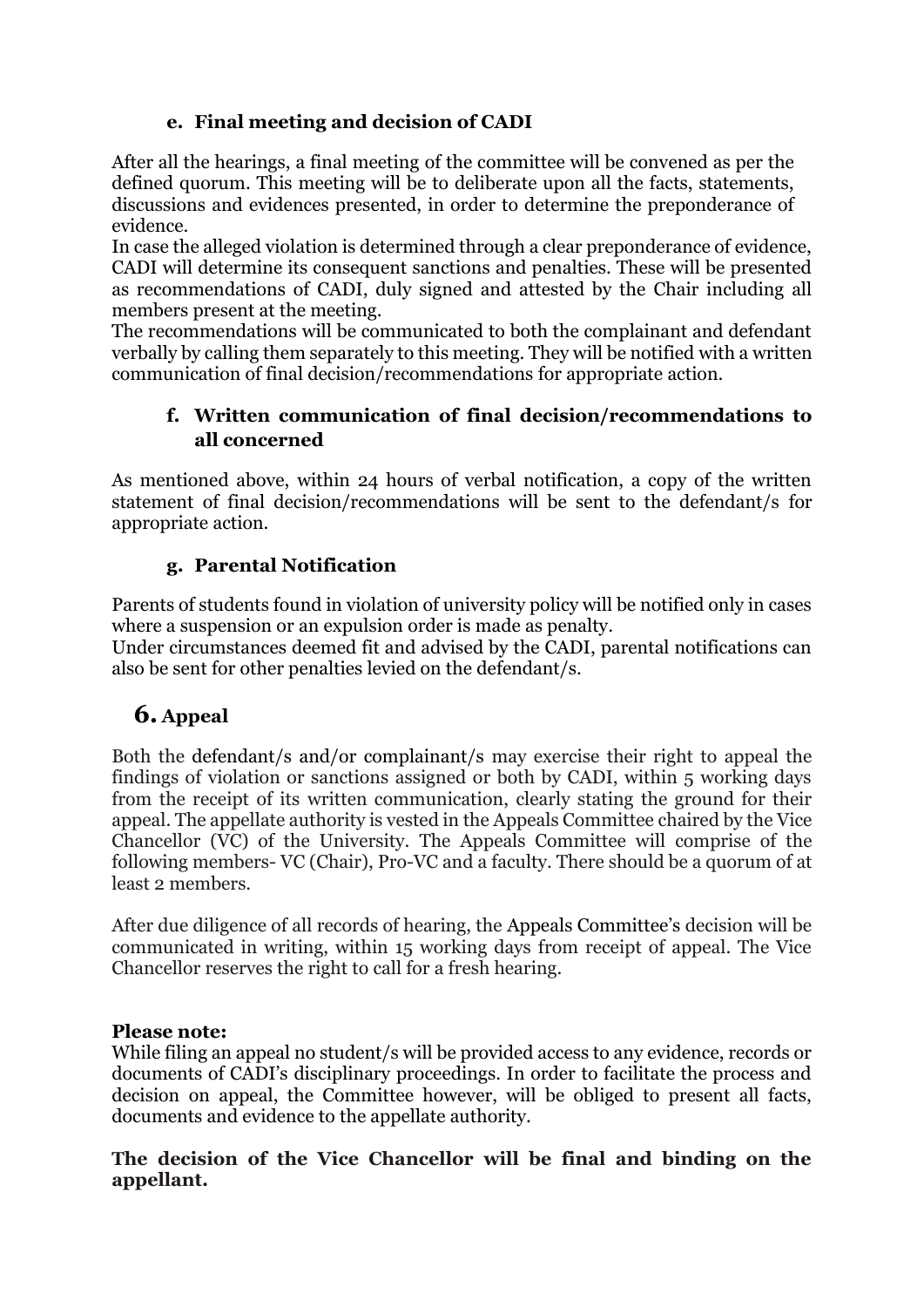## **7. Disciplinary Sanctions and Penalties**

Sanctions and penalties imposed on student/s are intended to provide an opportunity for learning, evolving and becoming accountable. Once the violation of University rules and regulations is determined by CADI, it may impose sanctions and penalties on the student/s. Given below is a non-exhaustive list of sanctions and penalties in order of their increasing severity. The severity of breach and violation will determine the severity of the sanction or penalty. While determining violations, CADI reserves the right to modify or combine sanctions and penalties listed below. More than one sanction or penalty may be imposed at one time.

- i. Restriction and revocation of privileges: exclusion from University Residence Halls, representation at events and programmes on and off campus etc.
- ii. Disciplinary Probation: a written reprimand containing the statement that any further violation of University's regulations may result in suspension or expulsion.
- iii. Interim Suspension: immediate separation from the University until further notice. This will be to safeguard the wellbeing and safety of community and property and prevent any disruption in the normal functioning of the University.
- iv. Suspension: termination of student's enrolment at the University for a specific period of time, including restrictions on access to the campus or University events.
- v. Expulsion: permanent termination of student's enrolment at the University, including no further access to the campus or University events.

### **Additional Sanctions and Penalties**

- i. Compensation through reimbursement
- ii. Fines

The penalties and sanctions document will be uniformly followed by the Student Honour Board and the CADI.

## **8. Documentation**

The Scribe/Communications Officer appointed to CADI will be responsible for recording, maintaining and preserving all minutes of the meetings and other documents of the disciplinary proceedings, at least for a period of 4 years from the submission of CADI's final recommendations.

# **9. Confidentiality of Records**

All minutes of meetings, documents and records developed in the course of disciplinary proceedings will be kept confidential. These may be copied or removed for administrative or legal compliance only with an approval of Member Secretary or Chair